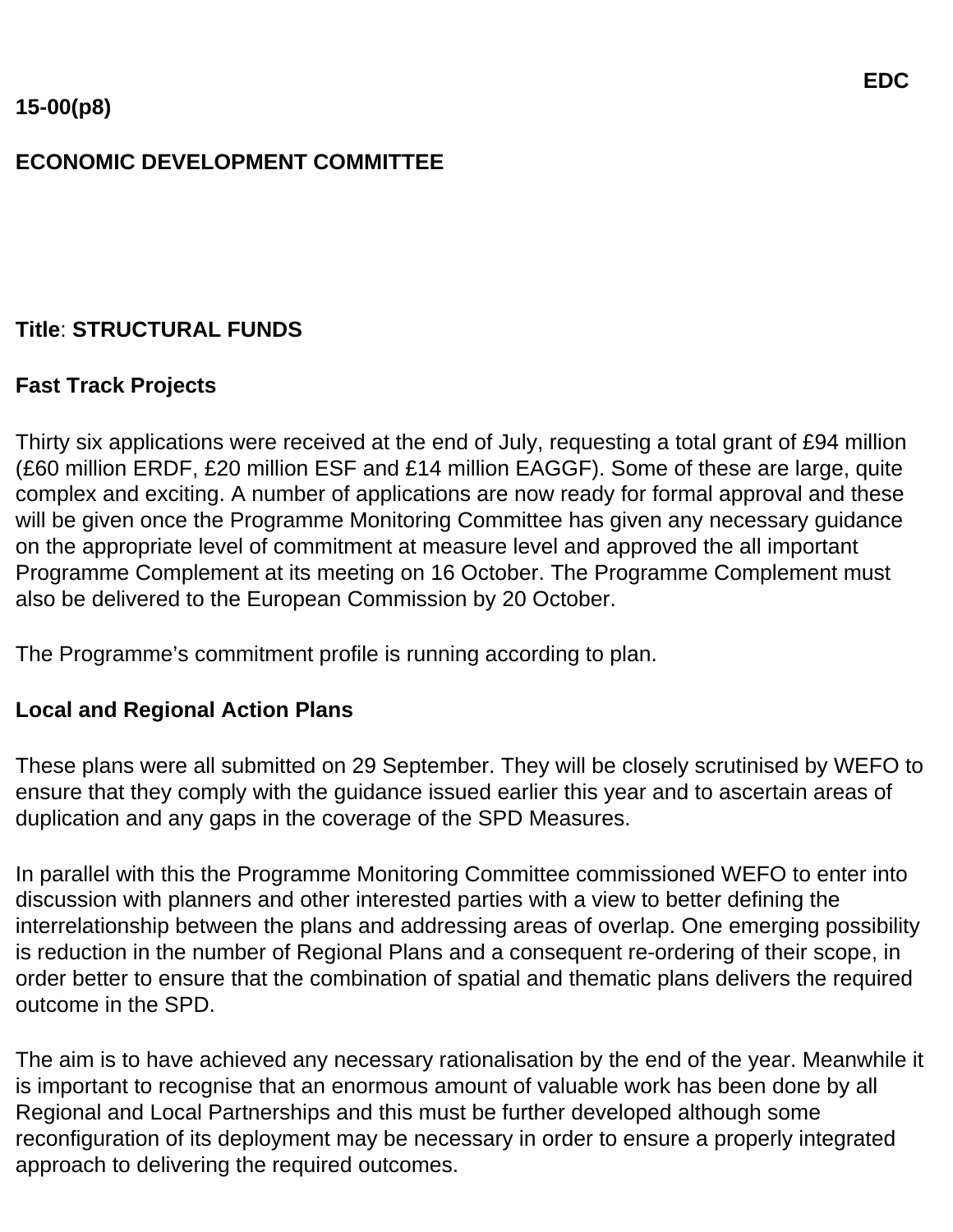## **The Establishment of WEFO**

WEFO commenced operations on 1 April 2000. It currently has 87 staff in post and, subject to final budget agreement, this is likely to rise gradually to approximately 170 by the end of February next year. Recruitment is already under way from both within and outside the Assembly.

WEFO is organised into four divisions and has offices in Machynlleth, Cwm Cynon, the newly established location in Colwyn Bay and Cathays Park (the latter containing payment and former URD staff inherited from the National Assembly). The four divisional Heads comprise 2 women and 2 men and are located in each of WEFO's offices. Three are Welsh speakers.

Helen Usher took up her appointment as Head of the WEFO Private Sector Unit in mid September. Helen is based in Cwm Cynon and is currently recruiting her team, expected to total five people. An early priority will be to establish a portion of the WEFO website, dedicated to Small and Medium sized enterprises. This unit will deal with individual enquires on a wide range of topics, including the facilitation of individual projects.

The Single Programme Document requires that a dedicated Equality Unit be set up within WEFO. This is in process of establishment with an initial staff of four and also has responsibility for the sustainability and information age cross cutting themes. WEFO is receiving guidance from various Equal Opportunity and Environment Agencies and possible secondees are on the agenda.

### **PMC Meeting 16 October 2000**

An oral report will be provided.

### **PMC Minutes**

The meetings are open to the Public but the PMC recognises that minutes are anxiously awaited. Consequently short form bullet point minutes are published on WEFO's website within 4/5 days of the meeting. Fully detailed minutes take somewhat longer and the PMC has yet to set down a timescale and methodology for their publication.

### **Meeting between Monitoring Committees and the EDC**

The First Secretary is currently considering the membership and appointment of a Chair for the Objective 2, Leader and Rural Development Plan, Urban, Equal and Interreg Monitoring Committees. Once these are in place, WEFO will arrange a meeting of minds as soon as diaries permit.